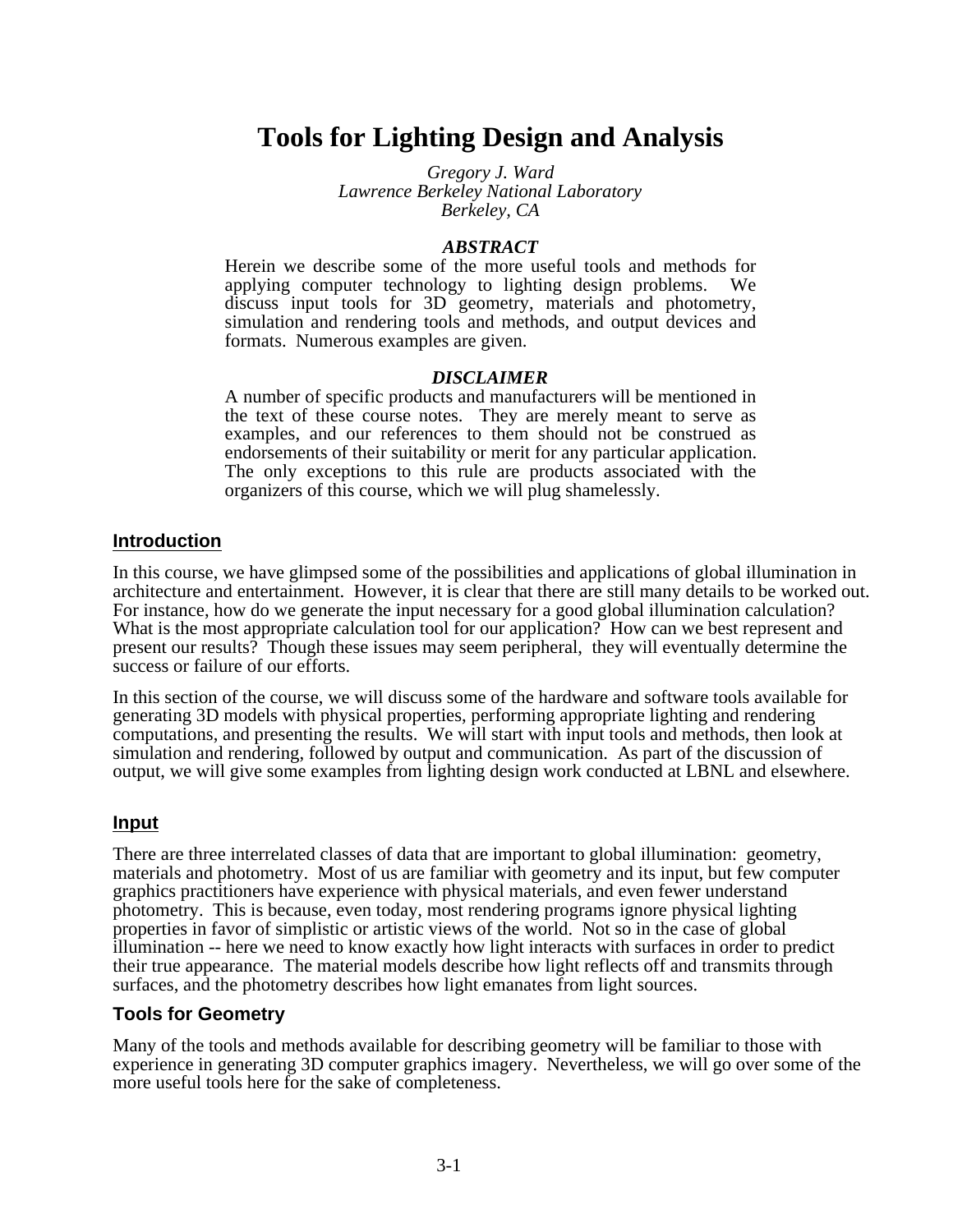#### **CAD Systems**

Computer-Aided Design systems are the most common means of generating 3D input for global illumination. Sometimes, a CAD system is included in the rendering system itself, which ensures that the data is compatible and complete. However, writing a good geometric editor is very difficult, so the more common approach is to import 3D geometry in some standard format, such as IGES, DXF or VRML, and rely on a commercial CAD program to create the geometric description.

Among the commercial CAD programs, AutoDesk's *AutoCAD* is probably the most popular worldwide, because it has been around a long time and many companies have successfully marketed value-added software functionality and libraries for it. Unfortunately, because it was originally designed strictly as a 2D drafting tool, its 3D editing abilities are somewhat awkward and difficult to use. Many other CAD systems are available, some of them as shareware and freeware and some are much better than *AutoCAD*, but the choice of CAD system is usually made in advance by personal preferences or company requirements, so we will not discuss this further here.

The main issue when considering which CAD system to use it is whether or not it can produce a usable model for global illumination. Unfortunately, the only way to know for sure is to try it. In some cases, compatibility depends on *how* the system is used -- i.e., sticking to exportable primitives and labeling surfaces in such a way that the appropriate materials may later be linked to them. Other issues related to exportability include surface normal orientation, planarity, meshing and vertex accuracy.

#### **3D Scanners and Digitizers**

As fun as CAD programs are, we often wish for an easier method to input a model of an object we have on hand. After all, if the 3D geometry of a telephone or a stapler is right in front of us, why should we have to recreate it all over again in a CAD program?

Two types of devices can help us out, 3D scanners and 3D digitizers.

A 3D scanner is a device that automatically scans in an object to create a 3D model of that object. This is very difficult to do in general, because objects may have concavities and reflectance properties that cannot be captured or adversely affect the capturing process. There are only a few devices currently on the market for capturing full 3D geometry. The best known products come from Cyberware [\(http://cyberware.com\),](http://cyberware.com) which use an off-axis laser scanning method. A London company manufacturing scanners is 3D Scanners Ltd. [\(http://www.3dscanners.com\).](http://www.3dscanners.com) In general, these devices are bulky and expensive.

3D digitizers are much cheaper and simpler in concept, but generating detailed models with them is time-consuming. They typically have an arm with a stylus attached, which is used to locate vertex points in 3-space. Some devices are wireless and cover a larger volume, but accuracy can be an issue. 3D digitizers are frequently advertised in graphics and CAD magazines.

#### **Graph Paper**

Sometimes the simplest solution is the best. A method that has worked for me for many years is one of projecting an object onto a piece of graph paper and tracing its outline. Coordinates can then be located and, provided the object has some symmetry, a nice 3D model can be constructed. An overhead projector may be used to get a nice silhouette, or if the object is reasonably flat, it may even be traced directly. The data points may then be entered into a CAD program or your favorite text editor.

#### **FTP and Web Sites**

Of all the methods for creating 3D models, the quickest and easiest will always be downloading them off the net. In some cases, models are offered free of charge by magnanimous individuals or organizations. Reputably the largest free repository was assembled by the Navy's Vislab at China Lake, and dubbed Avalon. This site also contains useful tips and information on converting models from various formats. Avalon is currently maintained by Viewpoint Datalabs, who has their own proprietary data models. Another point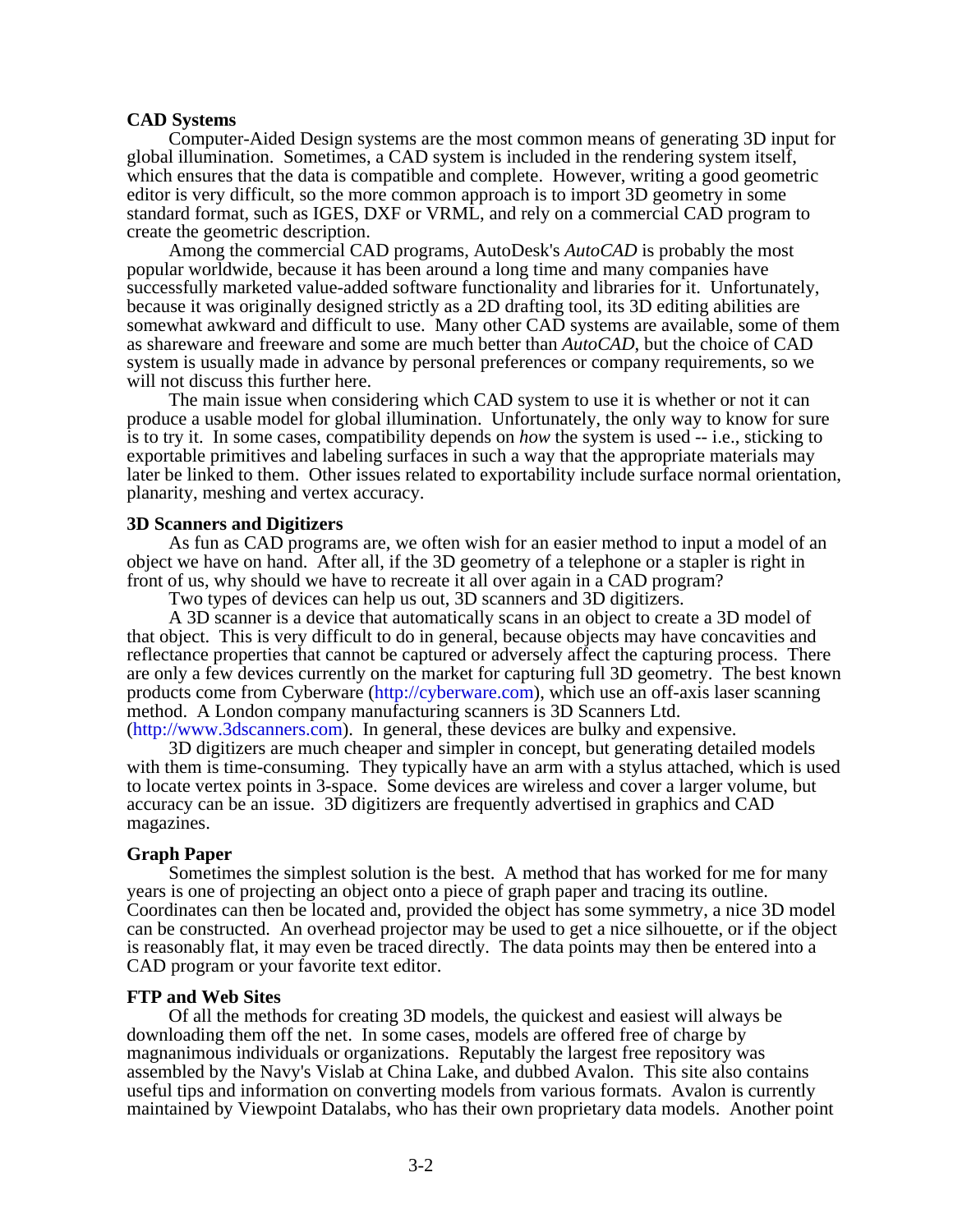of interest is the MGF web site, who also offers complete models with all the necessary materials and photometry for global illumination in a well documented format with an ANSI C parser. Here is an abbreviated list of 3D model sites (\* means all data is free of charge):

| http://www.viewpoint.com/avalon Avalon, maintained by Viewpoint*      |                      |
|-----------------------------------------------------------------------|----------------------|
| ftp://wuarchive.wustl.edu/graphics/graphics/mirrors/avalon US mirror* |                      |
| ftp://ftp.flashnet.it/avalon                                          | Italian mirror*      |
| ftp://sgi.felk.cvut.cz/pub/avalon                                     | Czech mirror*        |
| http://www.viewpoint.com                                              | Viewpoint main site  |
| http://radsite.lbl.gov/mgf                                            | MGF web site*        |
| http://www.acuris.com                                                 | Acuris web site      |
| http://204.191.254.145                                                | QuickDraw 3D Clipart |
|                                                                       |                      |

# **Tools for Materials**

The materials in a scene or object description describe how light interacts with each surface. The important thing for global illumination is that the material models must be physically plausible, that is, they must adhere with some consistency to physical laws governing light transport. Unfortunately, the most commonly used material models in computer graphics have a very weak physical basis, and in most cases they do not yield plausible results if applied in their original form. (See [He91], [Ward92], [Schlick93] and [Lewis93] for good counterexamples.) Therefore, most materials that accompany computer graphics models must be reinterpreted in a physical context, or recreated from scratch.

In the case where the actual object or scene is available, one may wish to measure the materials directly. The methods and tools used for such measurement depend on the type of material being measured and the desired application and accuracy. Here are some examples.

#### **Cameras and Scanners**

When a material has a prominent texture or pattern and we want to capture this for a more realistic rendering, we can scan this pattern into our computer. If we have a sample of the material handy, we may scan it in directly by placing it on a flatbed scanner. This usually yields the highest quality results. If the object is in the field and unmovable, we might rather take a picture of it and scan in the picture using a 35mm scanner, or go directly to digital with a digital camera. Alternatively, we might capture frames from a video, though this tends to compromise resolution and quality quite a bit.

However we get the data to our computer, we will have difficulty getting accurate color and reflectance information unless we are very careful. The simplest method for maintaining accurate color and contrast in this kind of process is to transfer a reference chart in parallel, such as the Macbeth ColorChecker Chart<sup>1</sup>. When lighting is uniform and controlled, as in the case of a flatbed scanner, absolute color and reflectance accuracy can be quite good. Figure 1 shows the result of a calibration process using the Macbeth chart.

<sup>&</sup>lt;sup>1</sup> Available in most photo supply stores, or contact Munsell Color, 405 Little Britain Rd., New Windsor, NY 12553, 1-800-MACBETH (USA) or 1-800-COLOUR (Canada).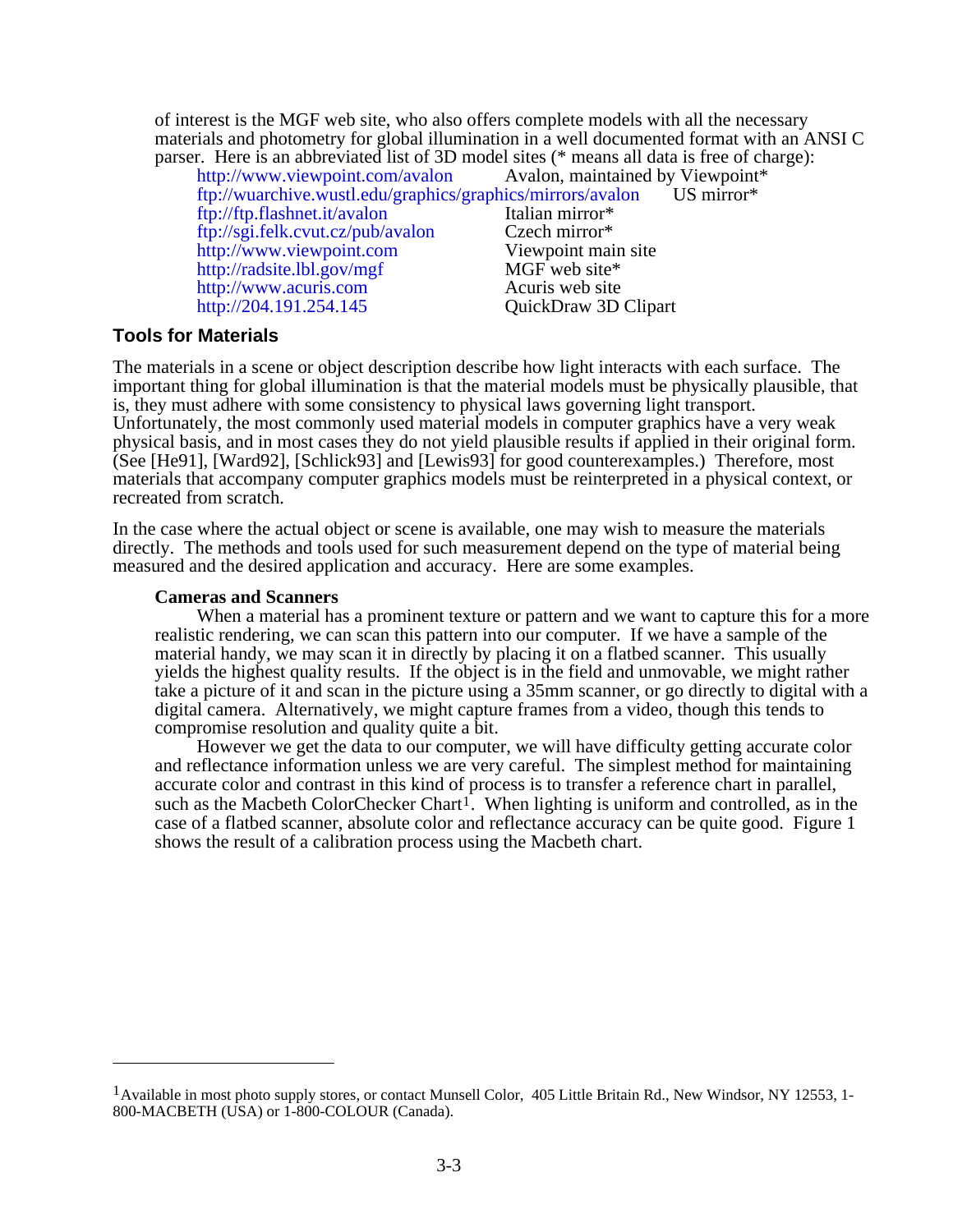

**Figure 1.** Automatic contrast and color calibration using a Macbeth ColorChecker. The left side of each square shows original scanner results. The midsection of each square shows target Macbeth color, according to published CIE chromaticity and reflectance values. The right side of each square shows results achieved through color/contrast correction step. Notice that grays are matched very accurately, as are most colors, but some highly saturated colors are off, which may indicate that these colors are outside of the device's gamut.

#### **Spectrophotometers**

If a surface has fairly uniform color, more accurate measurements of its reflectance are possible. A *spectrophotometer* (or *spectrometer* for short) is a device that measures the reflectance or transmittance (or emittance) of a surface at multiple wavelengths. Some devices, such as the [Colortron by Lightsource \(http://www.lightsource.com\)](http://www.lightsource.com) use a diffraction grating to separate visible wavelengths. Figure 2 shows an example of a reddish surface measured in this way. Other devices use a set of highly selective color filters, such as those in the Minolta CM-2002. The CM-2002 has the added advantage of being able to measure reflectance with and without the specular (mirror) component. Figure 3 shows a diagram of the internal workings of this device.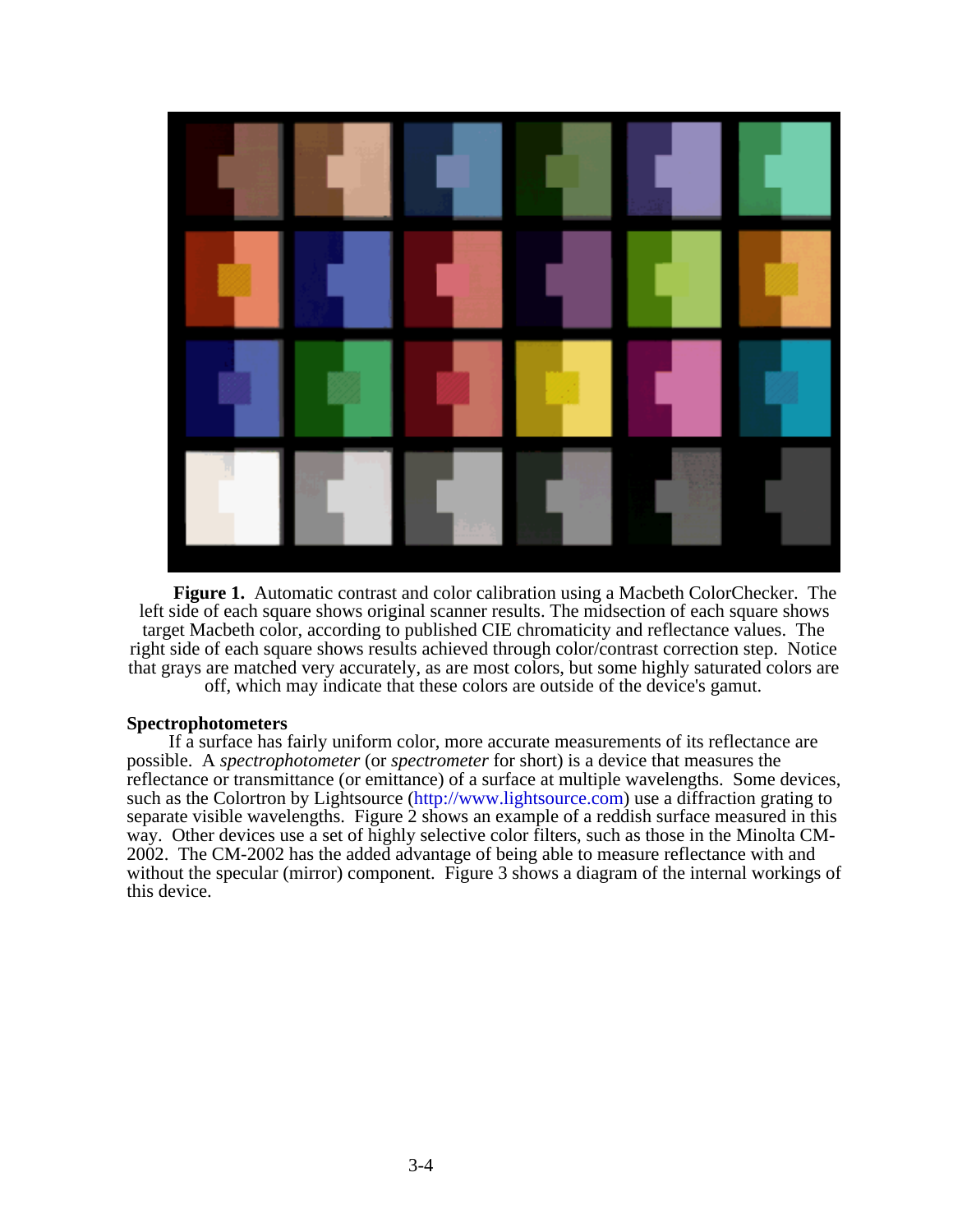

**Figure 2.** Spectral reflectance measurement from Colortron™ spectrometer. Each waveband is about 10 nm wide.



**Figure 3.** Internal arrangement of Minolta CM-2002 spectrophotometer. Note the trap door for excluding the specular component.

#### **Gloss Meters**

Cameras and spectrometers work fine for diffuse materials (or in the case of the Minolta CM-2002 described above, diffuse materials with some ideal specular component), but what about surfaces with some rough specular reflection? How do we measure and characterize material highlights? For many years, auto manufacturers and other industries concerned with the appearance of shiny paints have employed devices called *gloss meters* to do just this. A gloss meter takes a relative measurement of the intensity of a highlight at one or a few different angles. It is a purely relative measurement, and mixes highlight spread with intensity in a way that is difficult to translate to useful material properties. Therefore, we will not say anything more about these measurements here, as we do not recommend them for computer graphics or global illumination.

#### **Gonioreflectometers**

A *gonioreflectometer* is a device that measures reflection as a function of incident and reflected angle in order to arrive at the bidirectional reflectance (or transmittance) distribution function for a surface (BRDF or BTDF). Devices that measure this function as it depends on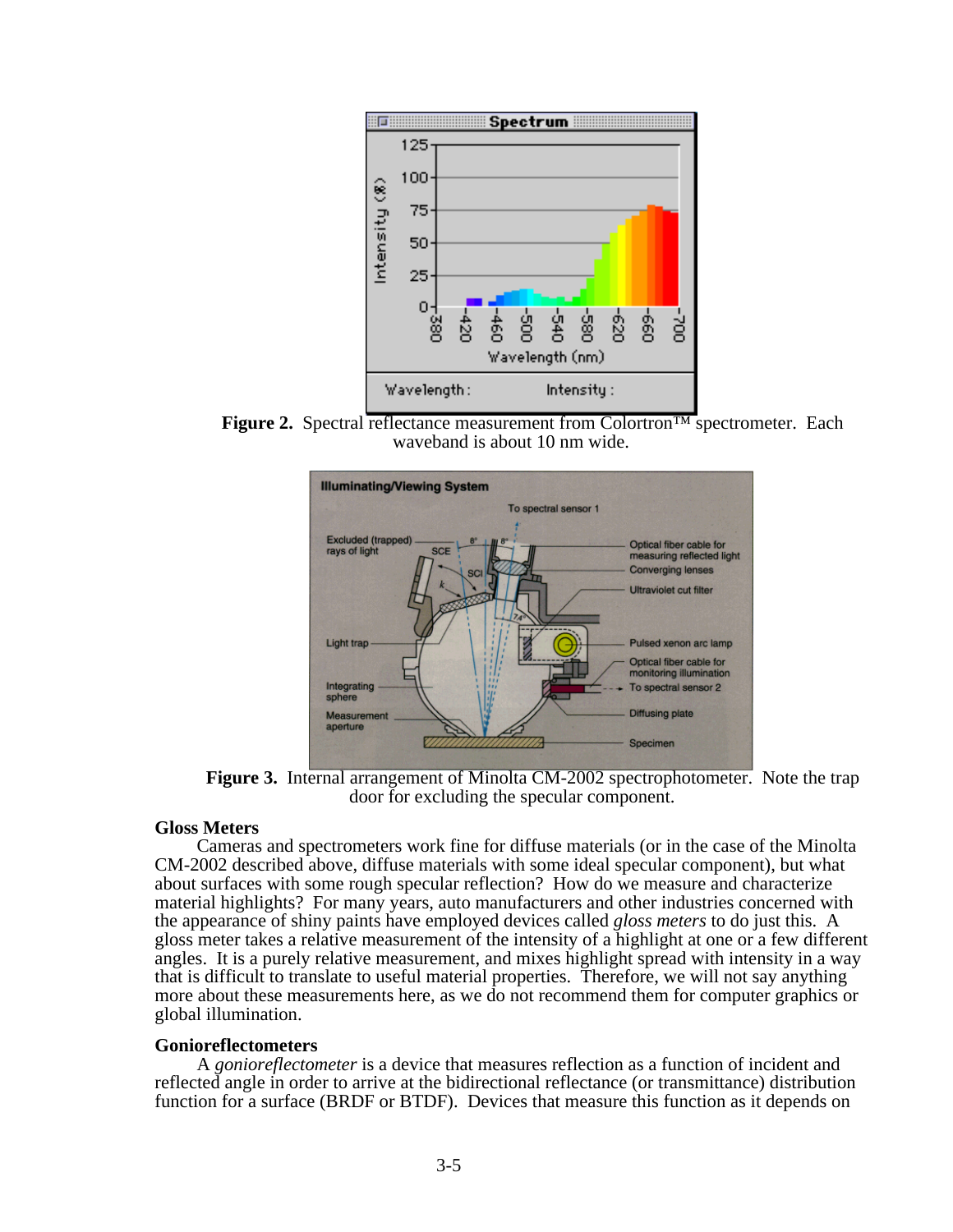wavelength also are called *goniospectroreflectometers*. (Sometimes people run out of breath and just call them all *goniometers* .) These devices tend to be large, expensive and nonportable. Figure 4 shows an imaging gonioreflectometer developed by the author, which is further described in [Ward92].



**Figure 4.** LBNL imaging gonioreflectometer, with half-silvered hemisphere reflecting light into fisheye lens of digital camera [Ward92].

We hope to see simpler and more practical methods developed in the near future. We especially need methods for characterizing BRDFs that are cheap and portable, like the method recently proposed by Karner et al, which uses a digital camera and a fixed source and reference material [Karner96]. Figure 5 shows this sample arrangement.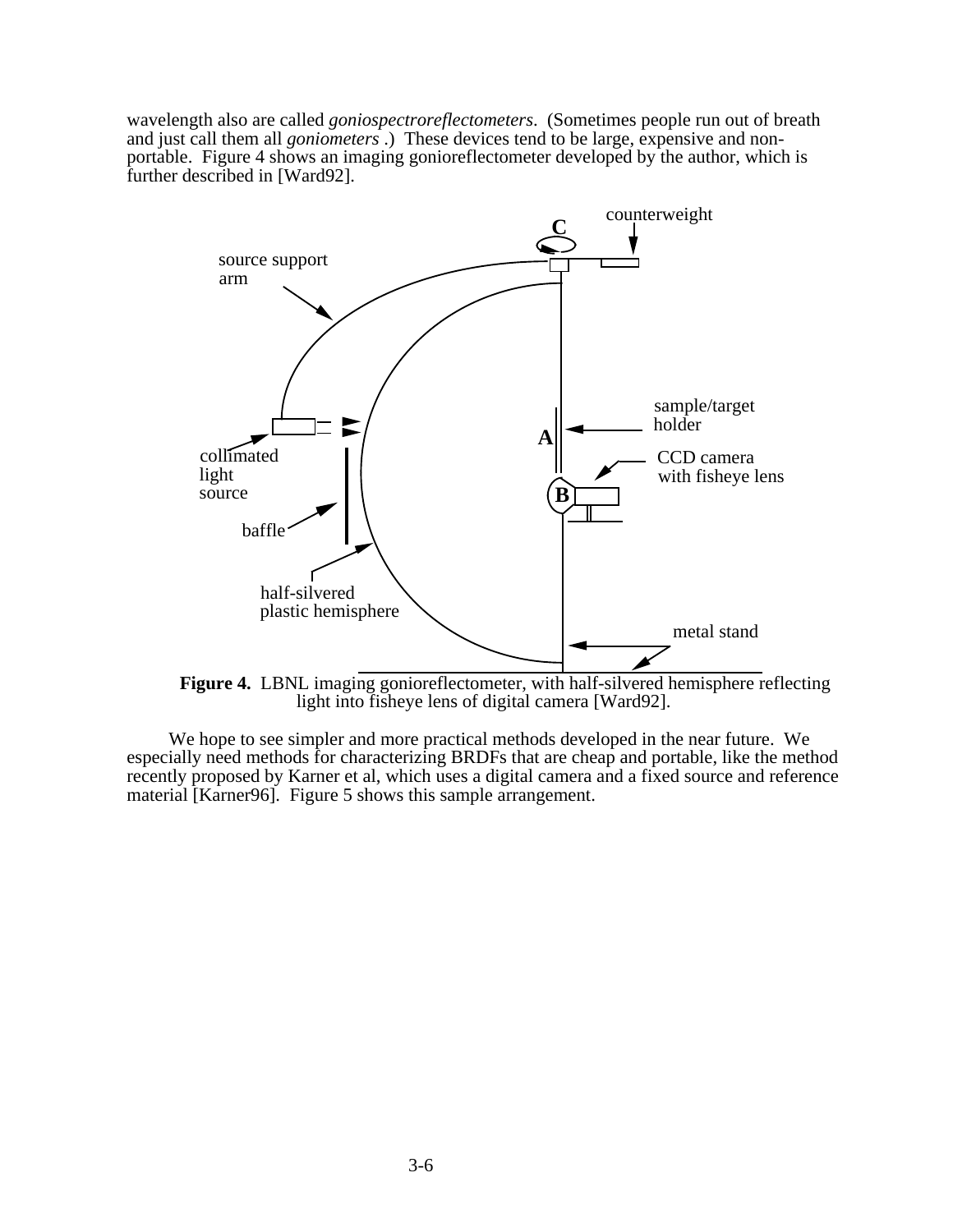

**Figure 5.** Measurement method proposed by Konrad Karner and his associates at TU Graz in Austria for obtaining BRDF using simple camera, source and reflectance standard arrangement [Karner96].

### **Tools for Photometry**

*Photometry* is the measurement of light output from sources in an environment. In most scenes, this might include daylight or electric light. Daylight is generally described by the sun and a model sky distribution. The sun varies only in overall intensity, as determined by its altitude and the atmospheric conditions. Under cloud cover, the sun may not be visible at all. The sky model can be very simple (such as a uniform sky) or very sophisticated (such as a measured sky). Electric lighting usually means luminaires in the environment, each having a photometric output distribution. The photometry of a luminaire is generally available from its manufacturer, which relieves us of the nasty business of goniophotometric measurements.

### **Daylight Models**

The International Commission on Illumination (CIE) has adopted three reference models for sky luminance distribution: the CIE overcast sky, the CIE clear sky and the CIE intermediate sky [\(http://chelsea.ios.com/~kdtjek/cieusa.html,](http://chelsea.ios.com/~kdtjek/cieusa.html) pub #110). These models offer reasonable approximations to a completely overcast day, an ideal clear sky, and a sky that has some uniform cloud cover but still allows direct sun to seep through. Some global illumination programs may also provide a choice for a uniform sky distribution, which is merely a constant value over the entire hemisphere. This distribution is not very realistic, but may serve as a point of reference in some calculations. The CIE overcast sky model is most often used in *daylight factor* calculations (the ratio of interior to exterior horizontal illuminance), since the distribution does not vary with sun angle.

It is very important to understand the limitations of reference sky models. Since they serve only as ideals, they are not very good at predicting actual interior (or even exterior) illumination values. For this, we really need measured sky data. At the very least, we need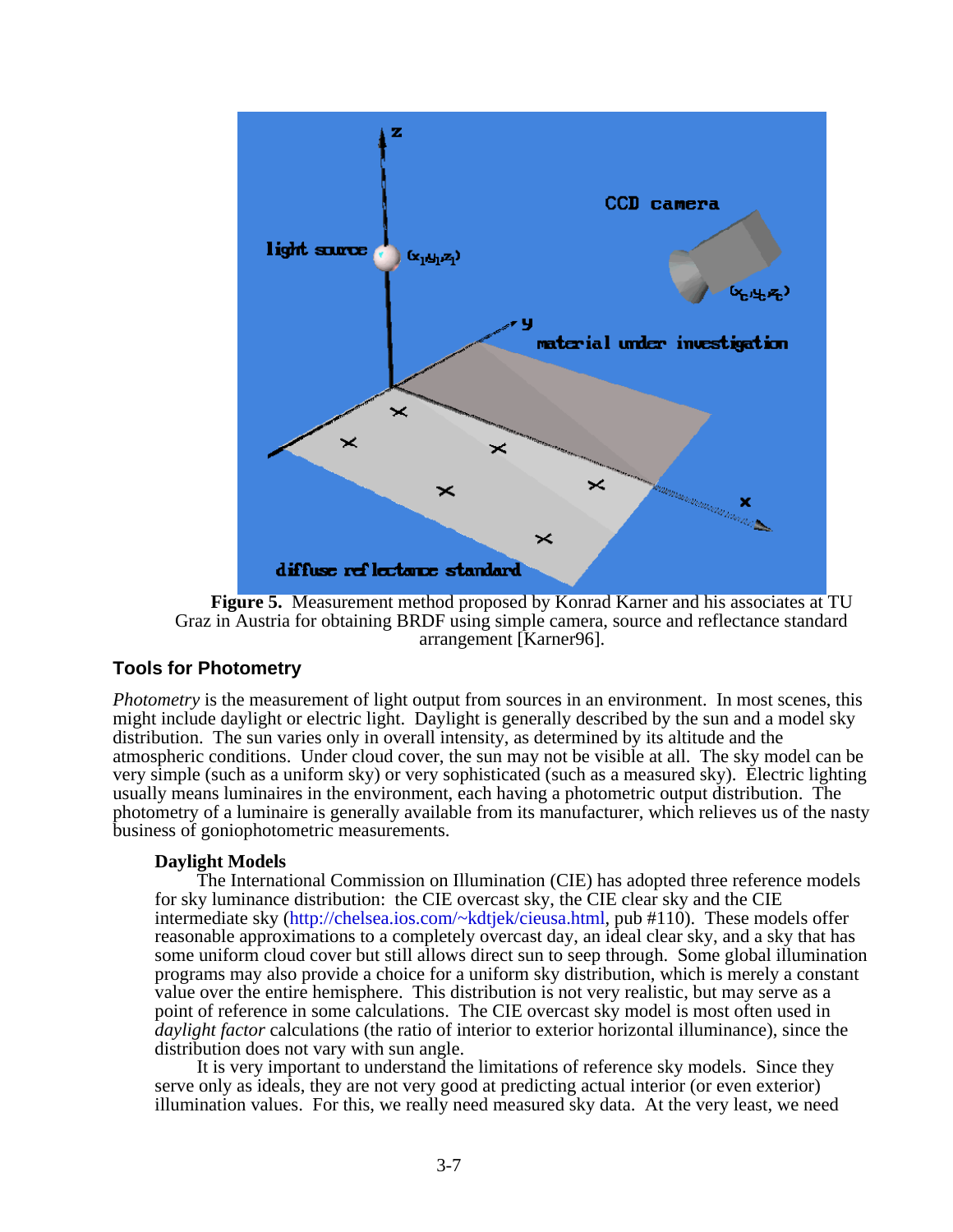measurements of the global and diffuse sky components, which allow us to set approximately correct values for the sky and solar intensities. However, to get truly accurate results for a specific time of day and year, we need measurements of the sky distribution and solar component for that moment. Devices exist for taking such measurements, but like the gonioreflectometers discussed in the previous section, then tend to be expensive, bulky, and difficult to use.

#### **Luminaire Photometry**

If sky measurement is difficult, measuring the output of luminaires is even worse. Fortunately, most luminaire manufacturers do this for us, often sending the work out to independent laboratories to retain some semblance of objectivity. The data is then made available to us as photometric reports or standard luminaire data files. The latter is obviously preferable if our intent is to apply some calculation tool such as a global illumination or rendering program. All we need to check is that our program takes the provided format as input.

In the U.S., there is really only one generally agreed upon standard for luminaire data, put forth by the Illuminating Engineering Society of North America (IESNA or IES for short). It is available as IES publication LM-63-91, *Standard File Format for Electronic Transfer of Photometric Data*. (Replace the last two digits of the code with the year a new one becomes available.) Connect to the IESNA web site [\(http://www.iesna.org\)](http://www.iesna.org) for more information. A free parser for this format, written by Ian Ashdown, is available from the Ledalite website [\(http://www.ledalite.com\).](http://www.ledalite.com)

In Europe, the CIE has put forth their own standard for luminaire data, available as pub #102. (See the CIE web site at [http://chelsea.ios.com/~kdtjek/cieusa.html.](http://chelsea.ios.com/~kdtjek/cieusa.html) Also, Andrew Glassner's book, *Principles of Digital Image Synthesis*, offers excellent summaries of this and the IESNA standard [Glassner95].) This is a relatively new standard, and there are still many other country-specific standards in use in Europe, such as CIBSE and LTLI. Hopefully, one day the world will agree on a single standard.

### **Combining Input**

It would be nice if there were a common format for storing all the essential input information for global illumination. Currently, we must import everything into the simulation or rendering program we wish to use, with little hope of sharing this information between different calculations once it is combined.

Recently, several new formats have emerged for representing 3D geometry and materials, including VRML (a network extended version of SGI's Inventor format), QuickDraw 3D (from Apple) and 3D Studio. Unfortunately, none of these formats employ physically plausible material models, and none of them allow for light source photometry, so they do not really provide complete descriptions for global illumination.

There is currently one finished standard that makes a reasonable attempt to provide complete descriptions for global illumination in a neutral format, called the Materials and Geometry Format (MGF). (See [http://radsite.lbl.gov/mgf.\)](http://radsite.lbl.gov/mgf) MGF shall soon be integrated into the IESNA standard for luminaire data, described in the previous section. Two other efforts are underway to provide more ambitious and complete descriptions of objects for all types of simulation, the Industry Alliance for Interoperability (IAI) in the U.S. and STEP in Europe. These last two efforts will likely merge to one day provide a single, global standard for describing everything computers want to know about manufactured objects. (See <http://elib.cme.nist.gov/pub/nipde> regarding STEP or <http://www.interoperability.com>regarding IAI.)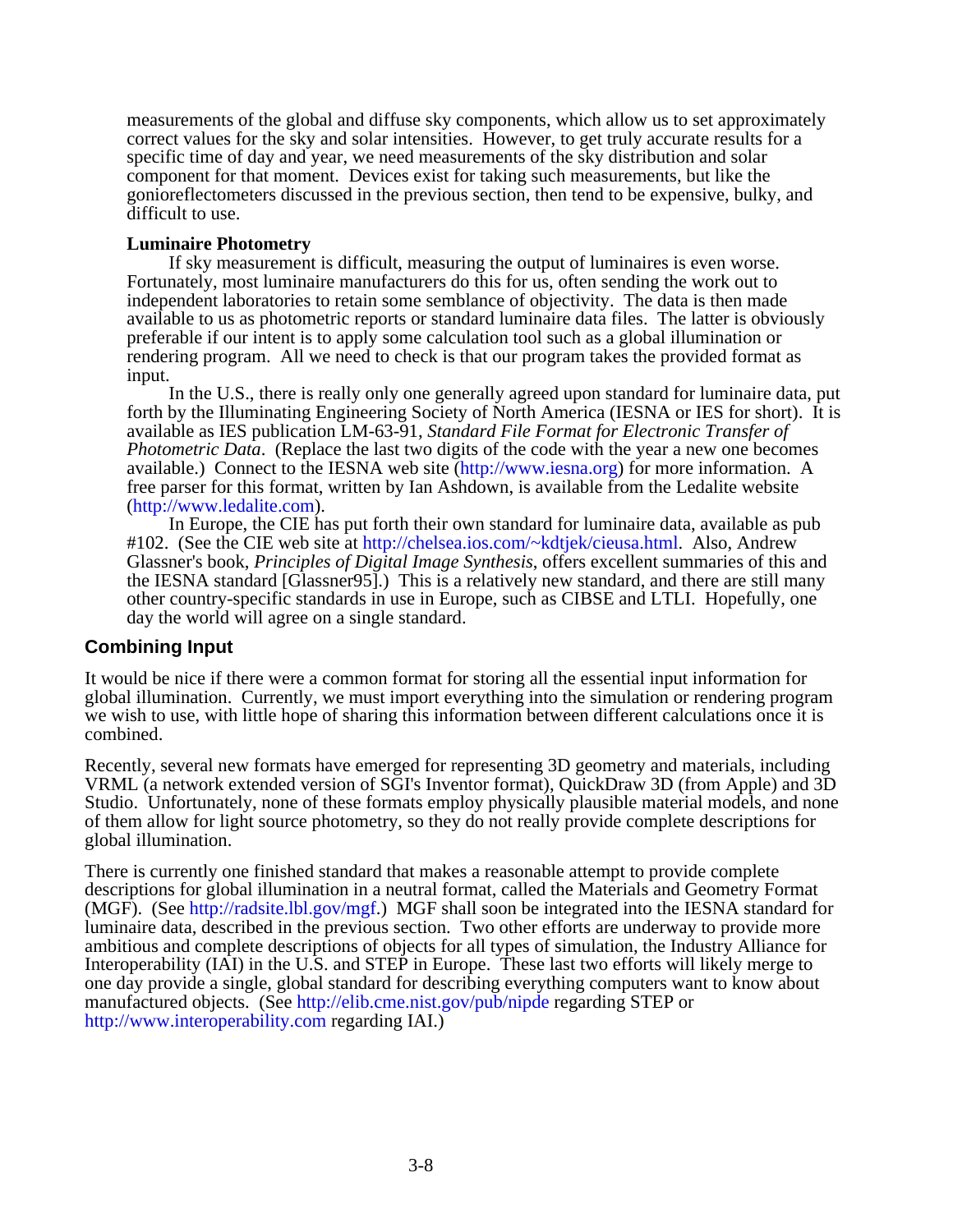# **Lighting Simulation and Rendering**

The type of global illumination calculation we perform depends on the kind of input we have, the degree of accuracy we require, and the kind of output we want. Usually, it works best to think this through backwards, that is, decide *first* what kind of output we need for our application, then decide what simulation tool works best for this, then go about gathering the necessary input.

Lighting simulation and rendering can be thought of as a sort of continuum, starting with the most basic calculations and moving on towards the ultimate in predictive reality. Figure 6 shows this continuum with three example software packages. The horizontal axis shows the relative effort required on the input side, and the vertical axis shows the quality and detail produced on the output side.



**Input Detail (relative time required)**



Figure 6 shows that the output desired affects the level of effort required on the input side as well as the choice of simulation software. *Lumen Micro* is good for simple calculations and spaces, *Lightscape* works well for intermediate level of detail, and *Radiance* for high detail spaces [Ward94b]. *Lightscape* offers a nice user interface, which is why its curve falls slightly above the other two -- it takes less time to get the same quality of output. The fact that these are curves instead of straight lines reflects the law of diminishing returns as the user expends additional effort on the input side.

For more information on *Lumen Micro*, contact Lighting Technologies in Boulder, Colorado (303) 449-5791. *Lightscape* has a web page at [http://www.lightscape.com.](http://www.lightscape.com) The official web site for *Radiance* is [http://radsite.lbl.gov/radiance.](http://radsite.lbl.gov/radiance)

# **Output and Communication**

From what we just noted in the previous section, we are treating last the topic that should be considered first, namely what sort of output is needed for a particular application. For some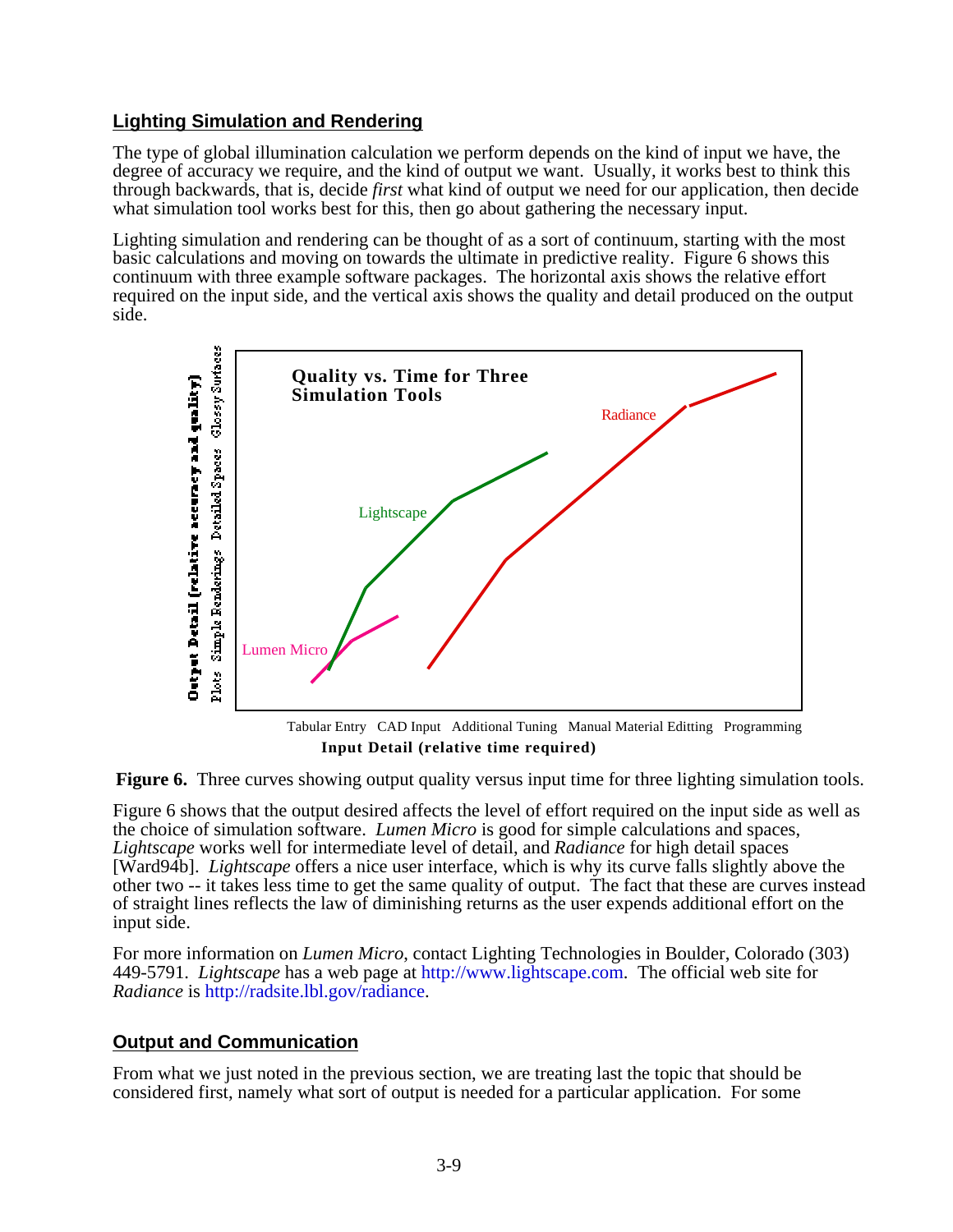applications, such as routine lighting design, simple line graphs or contour plots may be sufficient. In some cases, the designer or client may wish to see some crude renderings of the space without furniture or other details. More critical applications may require daylighting analysis or the inclusion of partitions and some furniture, though a diffuse approximation to interreflection may still be adequate. For critical visual applications such as interior design or control operations environments, full modeling of detailed furniture and reflection is often necessary.

In addition to considering the types of calculations required, it is important to think about what output media best convey the information to the intended audience. If the audience is an experienced lighting designer, very crude renderings or even point values may be sufficient. A typical design client (building owner or buyer) usually prefers color renderings. If the design is part of a competition or other demonstration, it may be worthwhile to produce an animation.

The time required to produce a particular result is generally a product two axes: input detail and output resolution. By "output resolution, " we mean the number of individual calculations needed. Point calculations tend to be sparse, so this is the cheapest output to produce. High resolution video is the most expensive output, since every pixel of every frame must be computed somehow. For simple environments, even high-resolution video can be produced in a reasonable time frame, but few people are interested in walk-throughs of empty spaces. Likewise, point calculations can be done fairly quickly even in a complicated environment, but this does not make good use of the detail in the model.

Let us summarize and demonstrate some of these output possibilities.

# **Numerical Lighting Values**

Numerical lighting values are often used to decide if light levels are adequate in a space and to check that there are no problematic sources of visual discomfort or glare. Figure 7 shows a daylight factor contour plot generated from a small set of workplane illuminance values computed by the *ADELINE* software package [\(http://radsite.lbl.gov/adeline\).](http://radsite.lbl.gov/adeline) Similar plots may be obtained for illuminance. Figure 8 shows a glare calculation, which locates extremely bright regions in the scene and determines visual discomfort probabilities for horizontal view directions. (Accurate glare calculations may require non-diffuse reflection models, and are among the more difficult numerical analyses used in lighting.)

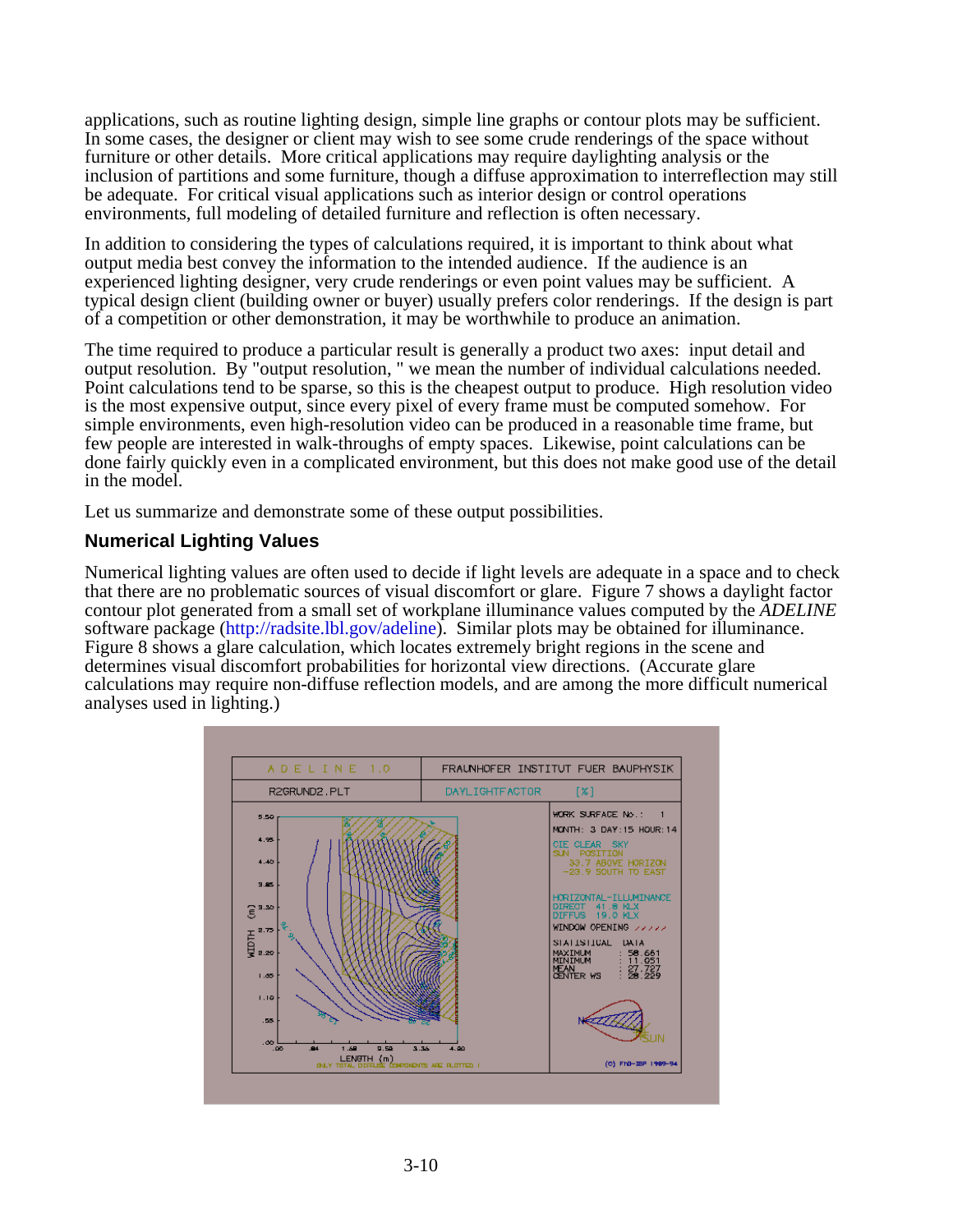**Figure 7.** Daylight factor contours for workplane of two-windowed office space (empty), computed by *ADELINE*. Sun patches are shown as yellow, hatched regions.



**Figure 8a.** Visual comfort probability (VCP, glare) calculation for cubicle office space, showing position and intensity of glare sources, computed with *Radiance*.

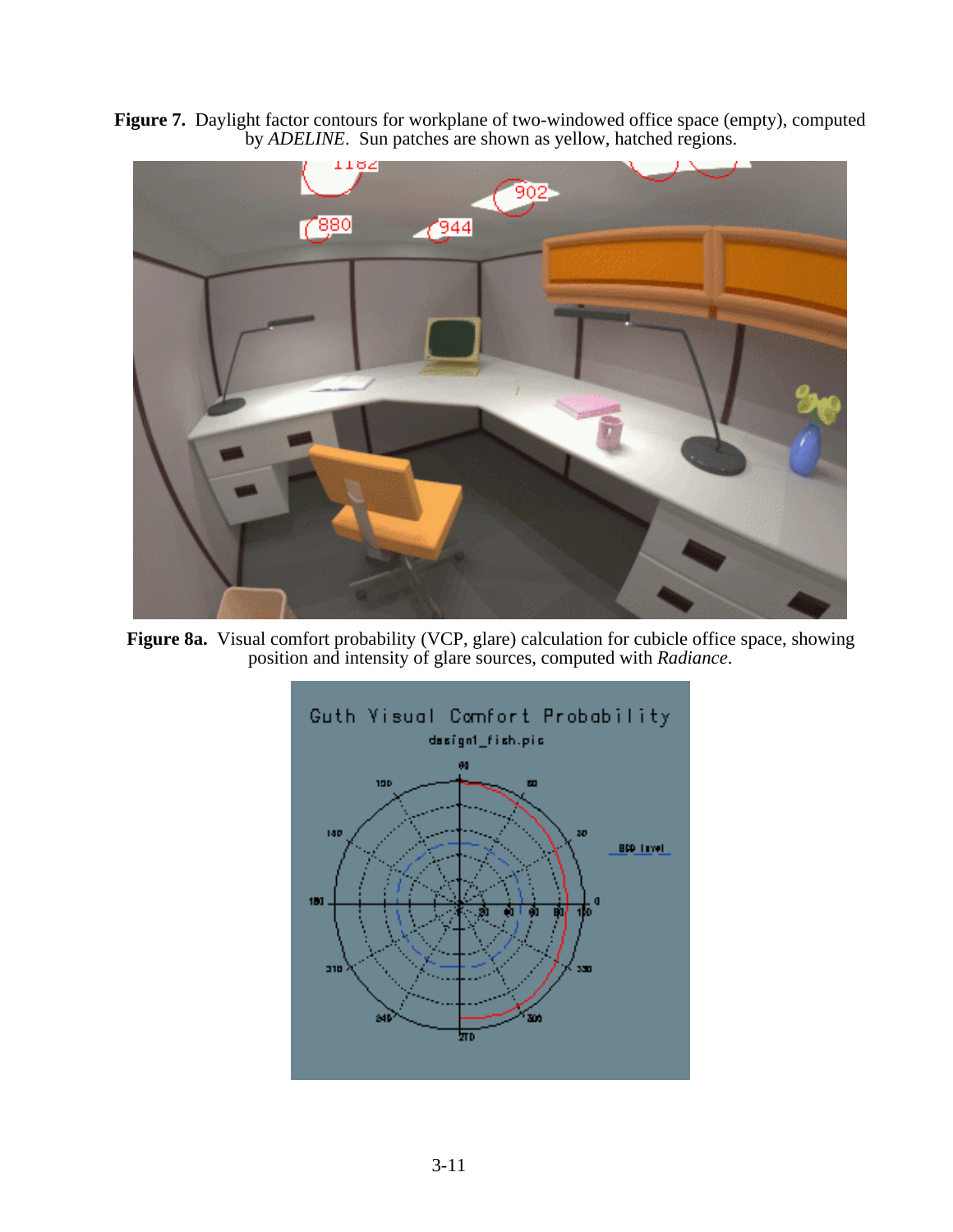**Figure 8b.** Visual comfort probability (VCP, glare) calculation for cubicle office space, showing a numerical plot of VCP. The zero degree view is looking straight ahead in the image shown, and positive angles look to the right. A VCP of 75% means 75% of occupants are comfortable.

# **Renderings**

The most natural medium for presenting lighting simulation results is of course the rendered image. Renderings are easy for anyone to interpret, as they attempt to show what a design space will look like. How well they achieve this aim depends on the modeled environment, the software, and the chosen display method.

The chief limitation of most display methods is dynamic range. A typical scene has luminance ratios on the order of 1000:1, with many daylight scenes exceeding 10000:1. Unfortunately, most display monitors have a maximum dynamic range of around 100:1, with film recorders doing slightly better and other hardcopy devices doing slightly worse. There simply are no generally available display methods that approach the dynamic range of a real scene. What this means is, what you see in an image is not always what you get in real life.

A few different researchers have addressed the "tone mapping" problem as it is called. The pioneering work in computer graphics was conducted by Tumblin and Rushmeier [Tumblin93], who developed an exponential function to produce roughly the same apparent brightness as real environments. This author took a slightly different approach [Ward94a], attempting to reproduce visible contrast differences with a linear operator. Ferwerda et al followed similar logic, and went on to include scotopic/photopic response (i.e., color sensitivity) and time adaptation [Ferwerda96].

Unfortunately, none of these approaches really solves the problem entirely, since the experience of a display with limited dynamic range will never duplicate the experience of a real environment. For example, an extremely bright source like an oncoming car on the highway will just appear as two white dots, rather than causing discomfort in the viewer [Spencer95]. We therefore need some other indication of luminance, such as the glare display shown in Figure 8 of the previous section, or a false color representation as shown in Figure 9.



**Figure 9.** A "false color" image representation may be used to overcome limitations in the dynamic range of displays, replacing tone mapping with a numerical legend.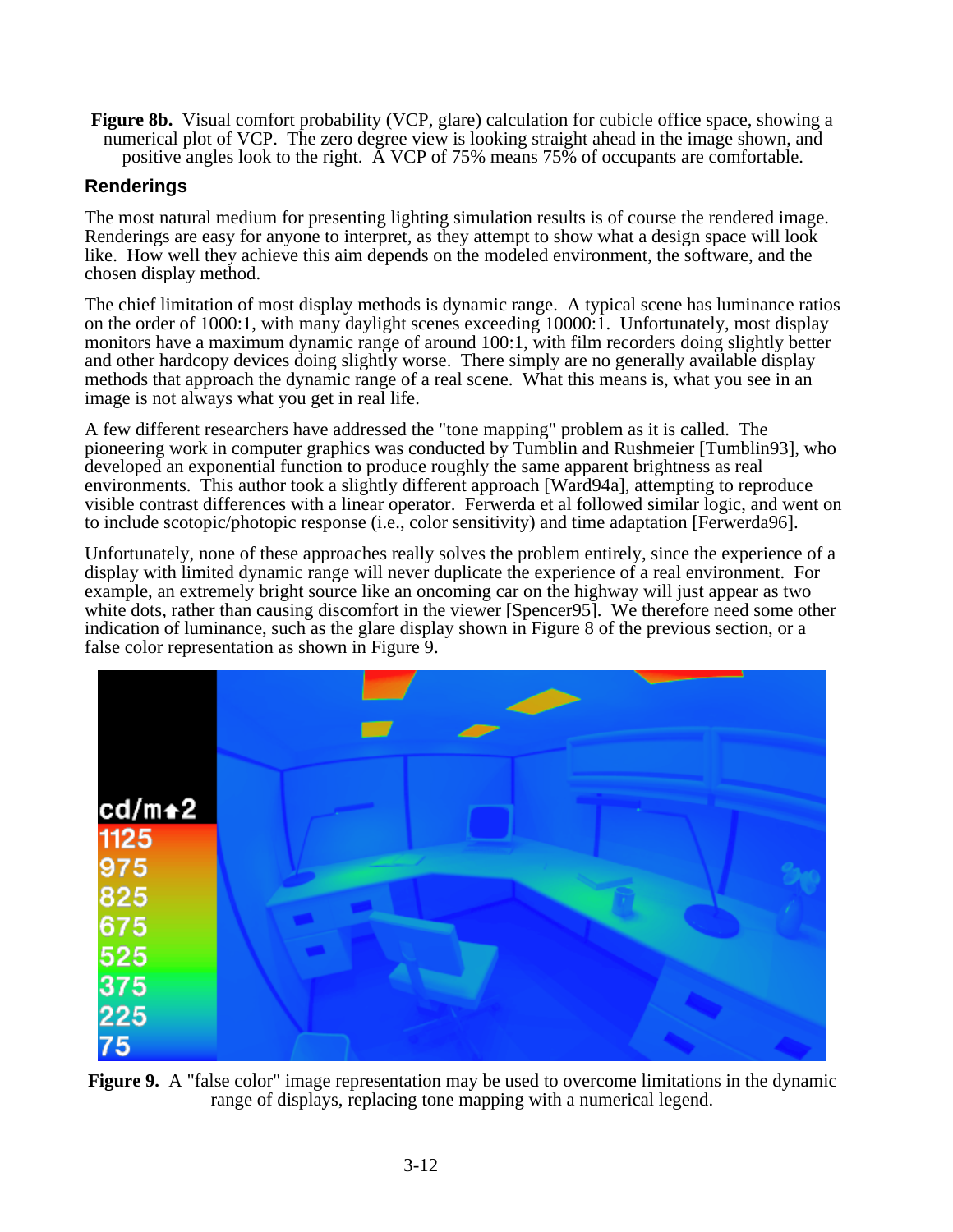Another alternative on the horizon is high intensity VR display hardware, tied into the viewer's direction and adjusting the exposure dynamically and continuously. We will discuss this further in the final section on real-time interaction. Next, let's take a look at animation.

# **Animation**

While plots and still images work well enough for most lighting design problems, there are occasions when the client wants to see more than can be shown in a few pictures. At its simplest, animation is merely stringing together many still images to get the illusion of motion. Sometimes, we may wish to move objects in the scene, though for lighting design, it is more likely we will want to simulate different lighting conditions (e.g., different times of day and year or different light settings). Let us discuss some of these possibilities in turn.

#### **Camera Animation**

The simplest kind of animation, and the cheapest to compute, is camera animation (also called "walk-through" animation). In this case, the scene and lighting remain static, while the viewpoint and direction move through space. In diffuse environments, such an animation can be computed in real-time for moderately complex spaces (10,000 polygons) on modern hardware. (We will touch on this again in the final section.) For very complex scenes and scenes with non-diffuse surfaces, however, other methods are necessary. Movie 1 shows a lower deck of a U.S. Navy cruiser, modeled with a few hundred thousand surfaces (which would expand to over a million polygons). A walk-through animation of this environment was computed using *Radiance* with a Z-buffer interpolation scheme similar to the one described by Chen and Williams [Chen93].



**Movie 1.** Walk-through animation of lower deck of U.S. Navy cruiser, computed with *Radiance* using Z-buffer frame interpolation.

A compromise approach that does not require computing multiple frames is Apple's QuickTime VR [Chen95], where a single panoramic view provides the user with a pivot point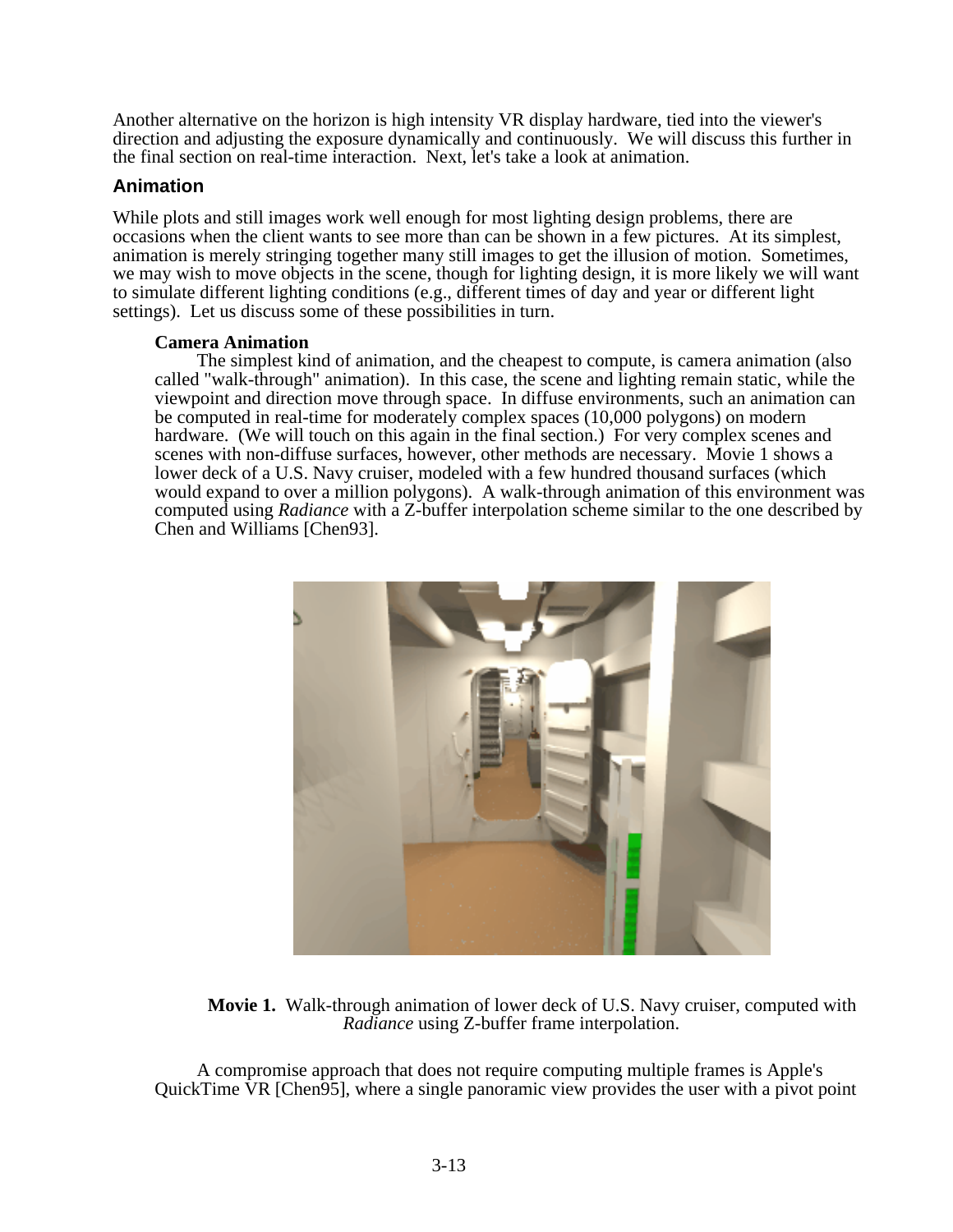in the environment. By computing panoramas at several positions in the design space, a certain degree of freedom is provided. We will mention this again in the final section.

#### **Scene Animation**

A favorite pastime in computer graphics, scene animation moves objects in the environment around. This is not used as much in lighting design and analysis, since it is expensive and not terribly informative.

#### **Lighting Animation**

Lighting animation shows what happens to a view as the lighting is changed over time. This is especially useful in the case of daylighting, which is highly variable throughout the day and year. Figure 10 shows four times of day for a small office with venetian blinds on the window, again computed with *Radiance*. In this study, different blind settings were examined as were algorithms for automatically controlling the blind angle throughout the day, and the results were produced on a QuickTime video. Some researchers have even optimized this type of solution using steerable filters [Nimeroff94].



**Figure 10.** Four frames from a time-lapse animation of a small office with venetian blinds, computed by *Radiance*.

# **Real-time Interaction**

Although animations are nice, they require a lot of preparation and production time, not to mention expensive video conversion equipment or, in the case of compressed video, compromises in quality. Modern Z-buffer graphics hardware is capable of displaying simple 3D spaces interactively in realtime, which is a much nicer way to view a scene. If our global illumination solution assumes diffuse surface reflection, we can use Gouraud shading to get a fairly accurate screen representation, provided the dynamic range is not too great. Figure 11 shows a radiosity rendering of an operating room, computed by *Lightscape*. The model contains a few thousand polygons, and a user may move around in this space freely on a modern graphics workstation. Displaying textures is more difficult, requiring a much more expensive class of machines for real-time interaction. Also, very complex geometry is unmanageable even for the most expensive graphics systems, leading a number of researchers to work on automatic model culling for real-time display [Funkhouser93] [Teller93].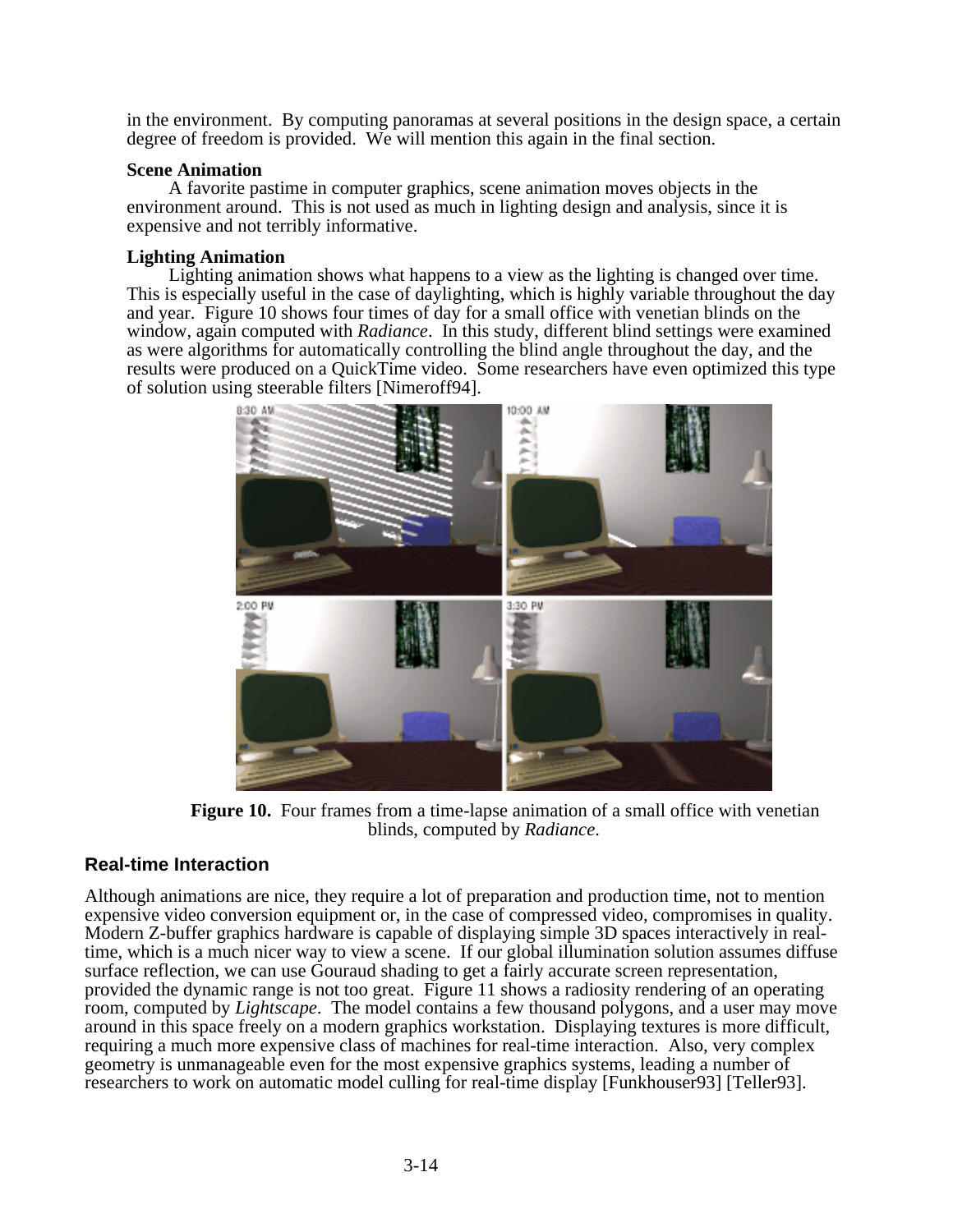

**Figure 11.** Radiosity solution of operating room, computed by *Lightscape*. Real-time movement through this scene is possible on a moderately-priced graphics workstation, without textures.



**Figure 12.** A cutaway view of a small, daylighted house, computed by *Lightscape*. The limited dynamic range of graphics hardware means that bright areas get washed out.

Figure 12 shows a cutaway view (back faces removed) of a small house, illuminated by daylight. This is a more interesting model to walk through, and is still simple enough to interact with in real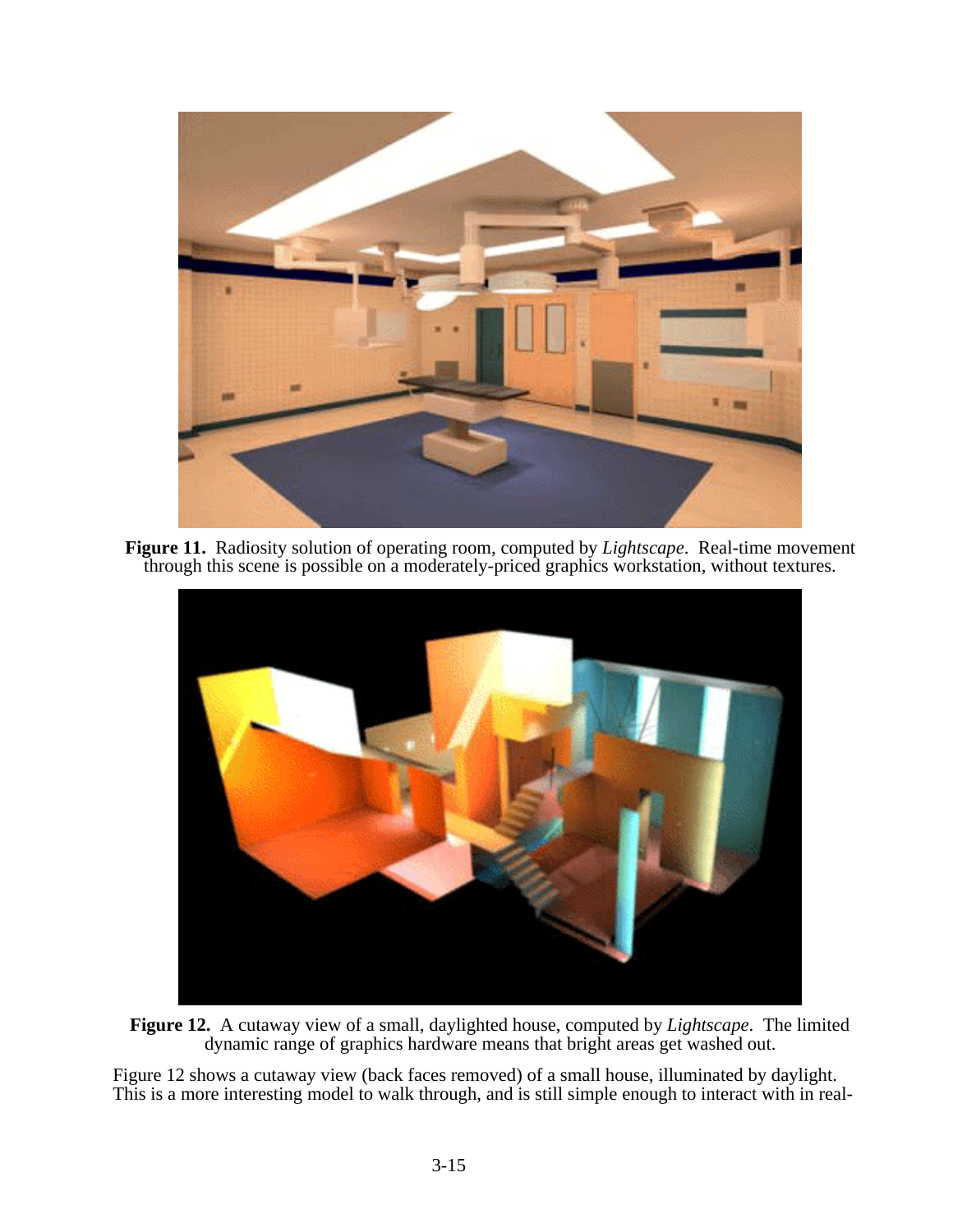time on a graphics workstation. However, the dynamic range of the space cannot be adequately represented, so some discretion must be applied in interpreting what one sees in this space. (This limitation is due primarily to the integer color computations of graphics hardware, not the radiosity solution itself, computed here by *Lightscape*.)

An even cheaper alternative to graphics hardware interaction, and one not limited to diffuse environments, is Apple's QuickTime VR [Chen95]. In this system, 360˚ cylindrical views (panoramas) are generated at specific view points throughout the environment. The user may move from one view point to the next, and at each point may look at the scene in any direction (except straight up or down). Because the view point does not move, specular interactions can be displayed correctly, and there is no limit placed on geometric complexity, though these two factors will of course influence the initial computation time. Also, the same limit in dynamic range applies to this system as well as the other hardware methods.

To bring global illumination into the world of truly visceral virtual reality, we need a wide-field, high-resolution, high dynamic range display system hooked to a real-time calculation of light transport in complex, textured, non-diffuse environments. As you might suspect, we are still some distance from attaining this goal. Even with massively parallel computer architectures, the time required to calculate specular and diffuse interactions in complex environments is too long for realtime update of high-resolution, wide-field displays. However, in the case of a head-mounted display, we know that the foveal region is the only thing that needs high resolution, and we can skimp on the rest. It may be possible, therefore, to optimize our calculation based on the viewer's gaze direction, and combine this with quick redisplay methods such as Z-buffer interpolation to reach real-time interactivity in complex environments.

This is the challenge that lies before us.

### **Acknowledgments**

Saba Rofchaei produced most of the cruiser model shown in Movie 1 and the office model shown in Figure 11. Figure 12 was produced by Dewoolf Partnership, Architects of Rochester, NY. Figure 13 was produced by David Hileman of Toronto, Canada. The model in Figure 14 (color plate) was created by Charles Ehrlich for the Federal Aviation Administration.

# **References**

- [Chen93] Chen, Shenchang Eric, Lance Williams, "View Interpolation for Image Synthesis," *Computer Graphics Proceedings, Annual Conference Series*, 1993.
- [Chen95] Chen, Shenchang Eric, "QuickTime VR -- An Image-Based Approach to Virtual Environment Navigation," *Computer Graphics Proceedings, Annual Conference Series*, 1995.
- [Ferwerda96] Ferwerda, James A., Sumant Pattanaik, Peter Shirley, Donald P. Greenberg, "A Model of Visual Adaptation for Realistic Image Synthesis," *Computer Graphics Proceedings, Annual Conference Series*, 1996.
- [Funkhouser93] Funkhouser, Thomas A., Carlo H. Sequin, "Adaptive Display Algorithm for Interactive Frame Rates During Visualization of Complex Virtual Environments," *Computer Graphics Proceedings, Annual Conference Series*, 1993.
- [Glassner95] Glassner, Andrew S., *Principles of Digital Image Synthesis*, Appendix F., Morgan Kaufmann Publishing, 1995.